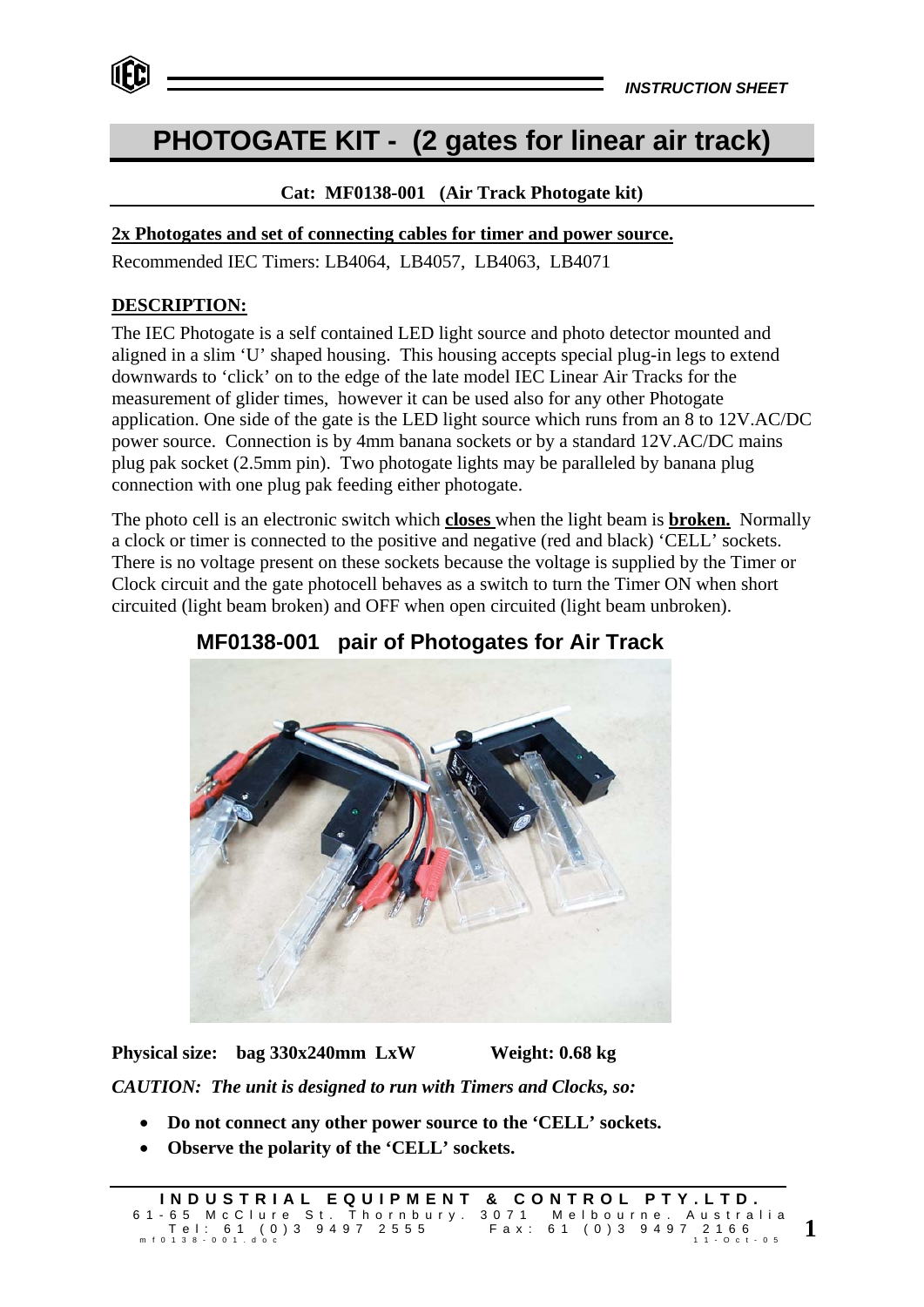

# **USING THE PHOTOGATE:**

'Click' the legs of the gate over the edge of the Linear Air Track at the desired position. Using adhesive tape, attach a cardboard 'flag' perhaps 100mm long the side of a glider and permit the flag to break the light beam as the glider passes through the gate.

*NOTE:* For the sharpest light beam cut-off which provides the best accuracy, the flag should be taped to the glider on the side further from the LED light source.

When used with any 'IEC' Timer or Timer/Counter, the cell connects directly to the timer sockets. For correct operation observe polarity colours, however reverse polarity connections will not damage the gate. See rear of this page for connection information when using the various IEC timers.

*NOTE:* Most 'IEC' timers have a very useful time-saving feature called 'AutoMode'. When the external circuit is connected to the Start and Stop sockets, press the 'STOP' then the 'RESET' press buttons of the timer to set the switching 'Mode'. The timer will start timing when the status of the circuit changes and will cease timing when the status reverts to its original state. With this handy feature, the user need not be concerned about the open or closed switching actions of any devices connected to the Timer.

# **HOW TO USE THE 'IEC' PHOTOGATES:**

**Push the reinforced extension legs firmly into the slots provided in the body of the Photogates. Spread the extension legs apart slightly to 'click' them over the edges of the IEC Air Track and slide them so the gates are in the desired positions on the track.**

## **PHOTOGATE CONNECTIONS:**

Connect either a 12V.AC or DC power source or a 12V.AC or DC plug pak to the lamp side of the photogate. The light from the LED can easily be seen. Connect the CELL side of the Photogates as described below.